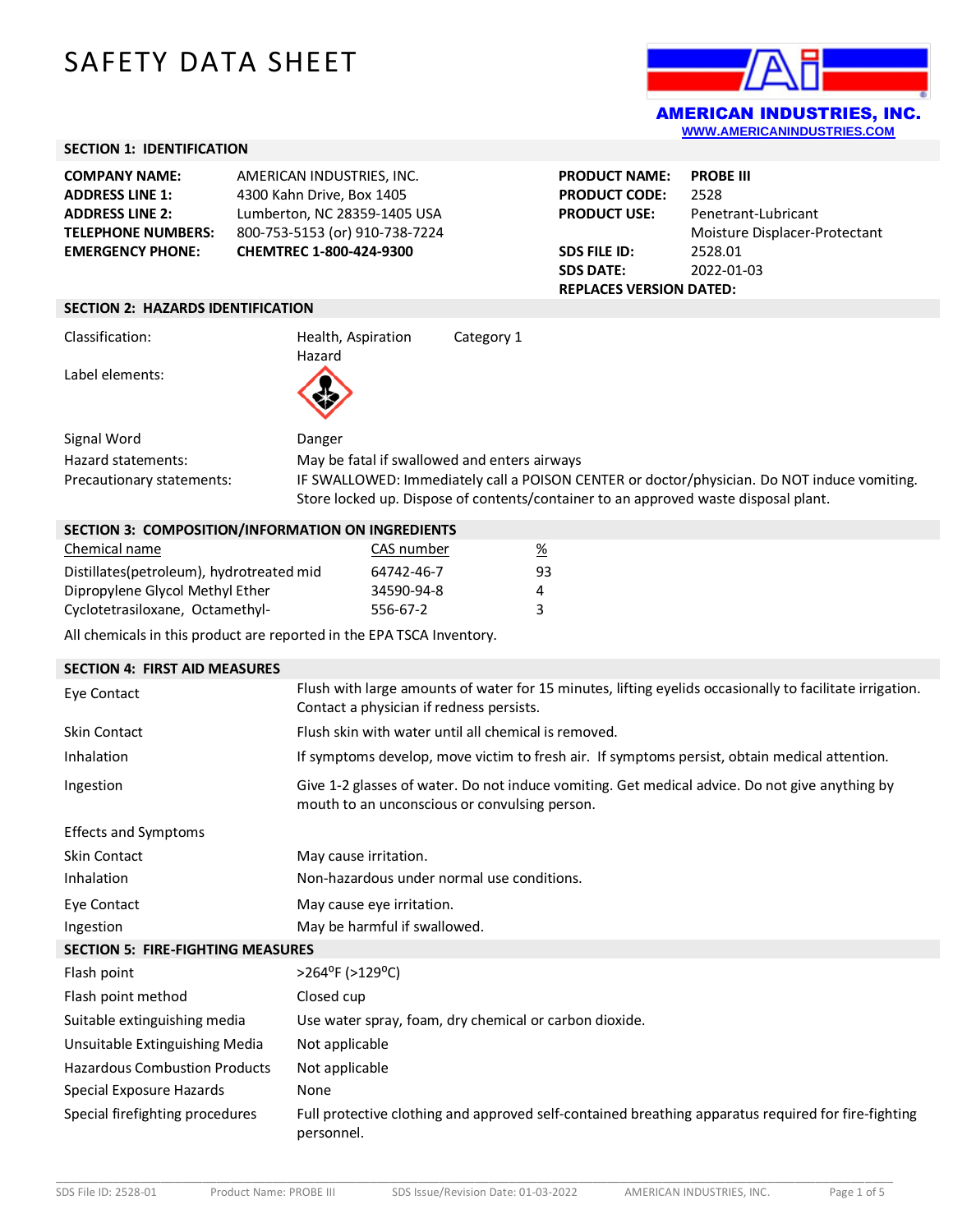| <b>SECTION 6: ACCIDENTAL RELEASE MEASURES</b>              |                                                                                                                                                                                                                          |                                                                                                           |  |  |  |
|------------------------------------------------------------|--------------------------------------------------------------------------------------------------------------------------------------------------------------------------------------------------------------------------|-----------------------------------------------------------------------------------------------------------|--|--|--|
| Personal precautions                                       | Use appropriate protective equipment.                                                                                                                                                                                    |                                                                                                           |  |  |  |
| <b>Environmental Precautionary</b><br>Measures             | Not determined.                                                                                                                                                                                                          |                                                                                                           |  |  |  |
| Methods for Containment and<br>Clean-up                    | Soak up residue with an absorbent such as clay or sand. Place in a nonleaking<br>container for proper disposal according to Federal, State, and Local regulations. Do not discharge<br>into waterways or sewage systems. |                                                                                                           |  |  |  |
| <b>SECTION 7: HANDLING AND STORAGE</b>                     |                                                                                                                                                                                                                          |                                                                                                           |  |  |  |
| Precautions for safe handling                              | Use in a well-ventilated area. Do not breathe vapors. Do not get on skin, eyes, or clothing.                                                                                                                             |                                                                                                           |  |  |  |
| <b>Storage Requirements</b>                                | Keep from freezing. Store between 50°-80°F (10°-27°C)                                                                                                                                                                    |                                                                                                           |  |  |  |
| SECTION 8: EXPOSURE CONTROLS/PERSONAL PROTECTION           |                                                                                                                                                                                                                          |                                                                                                           |  |  |  |
| <b>Engineering controls</b>                                | Use in a well-ventilated area.                                                                                                                                                                                           |                                                                                                           |  |  |  |
| Personal Protective Equipment                              | Safety glasses, gloves, apron.                                                                                                                                                                                           |                                                                                                           |  |  |  |
| Dipropylene glycol methyl ether                            | 34590-94-8                                                                                                                                                                                                               | [4%]                                                                                                      |  |  |  |
| Components with workplace control parameters<br><b>TWA</b> | $100$ ppm                                                                                                                                                                                                                | USA ACGIH Threshold Limit Values (TLV)                                                                    |  |  |  |
|                                                            |                                                                                                                                                                                                                          | Eye & Upper Respiratory Tract Irritation Central Nervous System Impairment Danger of cutaneous absorption |  |  |  |
| <b>STEL</b>                                                | 150 ppm                                                                                                                                                                                                                  | USA ACGIH Threshold Limit Values (TLV)                                                                    |  |  |  |
|                                                            |                                                                                                                                                                                                                          | Eye & Upper Respiratory Tract Irritation Central Nervous System Impairment Danger of cutaneous absorption |  |  |  |
| <b>TWA</b>                                                 | 100 ppm<br>600 mg/m3                                                                                                                                                                                                     | USA Occupational exposure limits (OSHA)-Table Z-1<br>Limits for air contaminants                          |  |  |  |
| Skin designation The value in mg/m3 is approximate.        |                                                                                                                                                                                                                          |                                                                                                           |  |  |  |
| <b>TWA</b>                                                 | $100$ ppm<br>600 mg/m3                                                                                                                                                                                                   | USA OSHA-Table Z-1 limits for air contaminants-<br>1910.1000                                              |  |  |  |
| Skin notation                                              |                                                                                                                                                                                                                          |                                                                                                           |  |  |  |
| <b>STEL</b>                                                | $150$ ppm<br>900 ng/m3                                                                                                                                                                                                   | USA OSHA-Table Z-1 limits for air contaminants-<br>1910.1000                                              |  |  |  |
| Skin notation                                              |                                                                                                                                                                                                                          |                                                                                                           |  |  |  |
|                                                            | 100 ppm                                                                                                                                                                                                                  |                                                                                                           |  |  |  |
| <b>TWA</b>                                                 | 600 mg/m3                                                                                                                                                                                                                | USA NIOSH Recommended Exposure Limits                                                                     |  |  |  |
| Potential for dermal absorption                            |                                                                                                                                                                                                                          |                                                                                                           |  |  |  |
|                                                            | $150$ ppm                                                                                                                                                                                                                |                                                                                                           |  |  |  |
| <b>ST</b>                                                  | 900 mg/m3                                                                                                                                                                                                                | USA NIOSH Recommended Exposure Limits                                                                     |  |  |  |
| Potential for dermal absorption                            |                                                                                                                                                                                                                          |                                                                                                           |  |  |  |
| Cyclotetrasiloxane, octamethyl-                            | 556-67-2                                                                                                                                                                                                                 | $[3%]$                                                                                                    |  |  |  |
| SECTION 9: PHYSICAL AND CHEMICAL PROPERTIES                |                                                                                                                                                                                                                          |                                                                                                           |  |  |  |
| Appearance                                                 | Clear, liquid                                                                                                                                                                                                            |                                                                                                           |  |  |  |
| Odor                                                       | Mild petroleum                                                                                                                                                                                                           |                                                                                                           |  |  |  |
| pH                                                         | N/A                                                                                                                                                                                                                      |                                                                                                           |  |  |  |
| Melting point/Freezing point                               | N/A                                                                                                                                                                                                                      |                                                                                                           |  |  |  |
| Flash point                                                | >264°F (>129°C)                                                                                                                                                                                                          |                                                                                                           |  |  |  |
| Specific gravity                                           | 0.83                                                                                                                                                                                                                     |                                                                                                           |  |  |  |
| Solubility                                                 | Negligible                                                                                                                                                                                                               |                                                                                                           |  |  |  |
| Auto-ignition temperature                                  | N/A                                                                                                                                                                                                                      |                                                                                                           |  |  |  |
| Decomposition temperature                                  | N/A                                                                                                                                                                                                                      |                                                                                                           |  |  |  |
| Volatile Organic Compound                                  | 100%                                                                                                                                                                                                                     |                                                                                                           |  |  |  |
| Odor threshold                                             | N/A                                                                                                                                                                                                                      |                                                                                                           |  |  |  |
| Boiling point/Boiling range                                | 492°F-563°F                                                                                                                                                                                                              |                                                                                                           |  |  |  |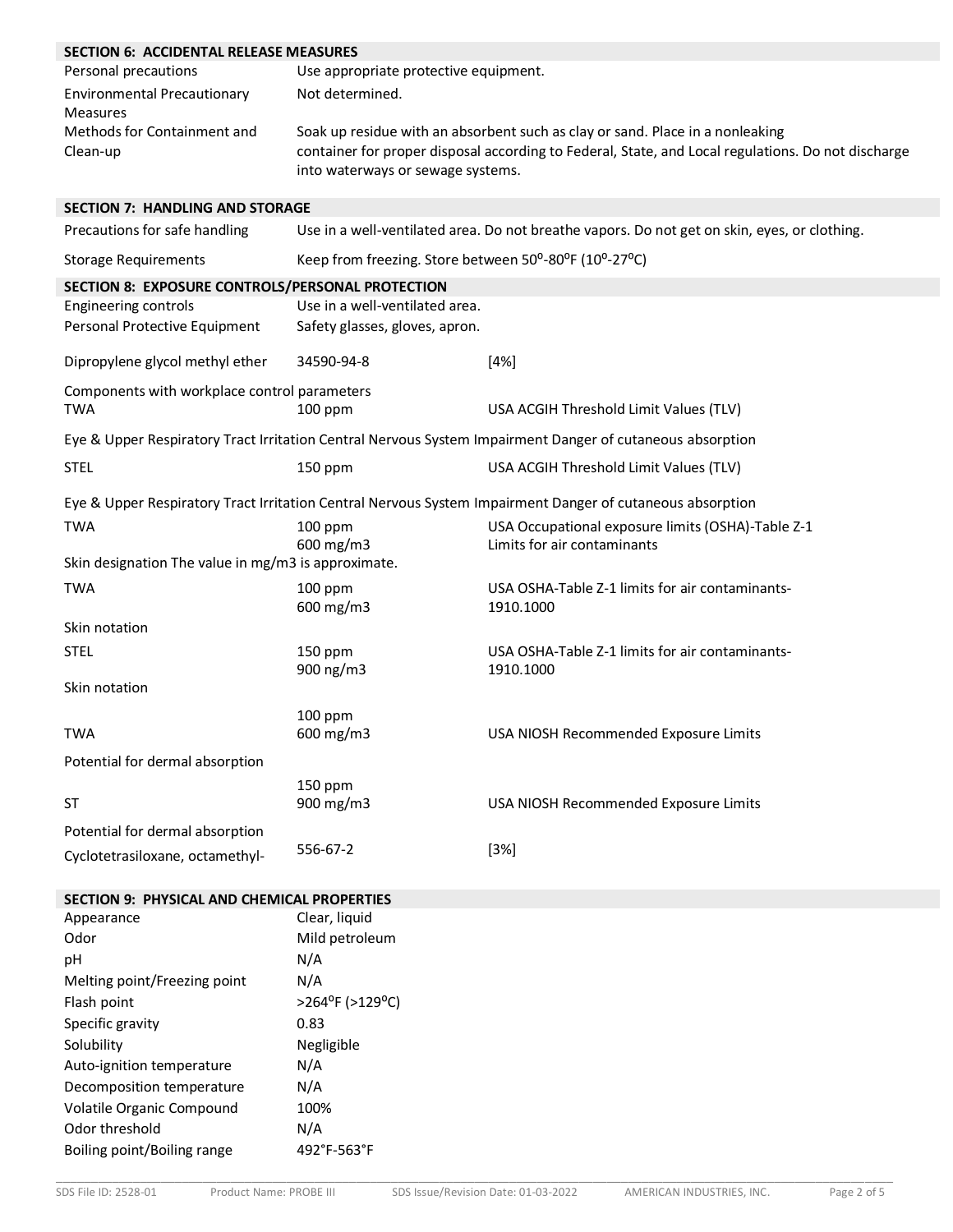| <b>Evaporation Rate</b>      | Slower than water |
|------------------------------|-------------------|
| Flammability                 | N/A               |
| <b>Partition Coefficient</b> | N/A               |
| Vapor pressure               | N/A               |
| Vapor density (air=1)        | N/A               |
| Viscosity                    | N/A               |
|                              |                   |

| <b>SECTION 10: STABILITY AND REACTIVITY</b> |                                                                                                                                                |                                                                                                                                                                                                   |  |  |
|---------------------------------------------|------------------------------------------------------------------------------------------------------------------------------------------------|---------------------------------------------------------------------------------------------------------------------------------------------------------------------------------------------------|--|--|
| Stability                                   | Stable                                                                                                                                         |                                                                                                                                                                                                   |  |  |
| Conditions to avoid                         | Extreme heat and ignition sources.                                                                                                             |                                                                                                                                                                                                   |  |  |
| Incompatibility                             | None known.                                                                                                                                    |                                                                                                                                                                                                   |  |  |
| Hazardous decomposition or by-<br>products  | Carbon dioxide, Carbon monoxide, various hydrocarbons.                                                                                         |                                                                                                                                                                                                   |  |  |
| Hazardous polymerization                    | Will not occur                                                                                                                                 |                                                                                                                                                                                                   |  |  |
| SECTION 11: TOXICOLOGICAL INFORMATION       |                                                                                                                                                |                                                                                                                                                                                                   |  |  |
| Dipropylene glycol methyl ether             | 34590-94-8                                                                                                                                     | $[4\%]$                                                                                                                                                                                           |  |  |
| Information on toxicological effects        |                                                                                                                                                |                                                                                                                                                                                                   |  |  |
| Acute toxicity Oral LD50                    | LD50 Oral $-$ rat $-$ 5,152 mg/kg                                                                                                              |                                                                                                                                                                                                   |  |  |
| Inhalation LC50                             | No data available                                                                                                                              |                                                                                                                                                                                                   |  |  |
| Dermal LD50                                 |                                                                                                                                                | Other information on acute toxicity                                                                                                                                                               |  |  |
| Skin corrosion/irritation                   | Serious eye damage/eye irritation                                                                                                              |                                                                                                                                                                                                   |  |  |
| Eyes                                        | Rabbit                                                                                                                                         | Mild eye irritation $-24$ h                                                                                                                                                                       |  |  |
| Respiratory or skin sensitization           | No data available                                                                                                                              |                                                                                                                                                                                                   |  |  |
| Germ cell mutagenicity                      | No data available                                                                                                                              |                                                                                                                                                                                                   |  |  |
| Carcinogenicity                             |                                                                                                                                                |                                                                                                                                                                                                   |  |  |
| <b>IARC</b>                                 |                                                                                                                                                | No component of this product present at levels greater than or equal to 0.1% is identified as<br>probable, possible or confirmed human carcinogen by IARC.                                        |  |  |
| <b>ACGIH</b>                                |                                                                                                                                                | No component of this product present at levels greater than or equal to 0.1% is identified as a<br>carcinogen or potential carcinogen by ACGIH.                                                   |  |  |
| <b>NTP</b>                                  | No component of this product present at levels greater than or equal to 0.1% is identified as a<br>known or anticipated carcinogen by NTP.     |                                                                                                                                                                                                   |  |  |
| <b>OSHA</b>                                 | No component of this product present at levels greater than or equal to 0.1% is identified as a<br>carcinogen or potential carcinogen by OSHA. |                                                                                                                                                                                                   |  |  |
| Reproductive toxicity                       | No data available.                                                                                                                             |                                                                                                                                                                                                   |  |  |
| Teratogenicity                              | No data available.                                                                                                                             |                                                                                                                                                                                                   |  |  |
| Specific target organ toxicity              | Single Exposure-No data available                                                                                                              | Repeated Exposure-No data available                                                                                                                                                               |  |  |
| Aspiration hazard                           | No data available                                                                                                                              |                                                                                                                                                                                                   |  |  |
| Potential health effects                    | Eyes-May cause eye irritation.                                                                                                                 | Inhalation-May be harmful if inhaled. May cause respiratory tract irritation. Ingestion-May be<br>harmful if swallowed. Skin -May be harmful if absorbed through skin. May cause skin irritation. |  |  |
| Signs and symptoms of exposure              | thoroughly investigated.                                                                                                                       | To the best of our knowledge, the chemical, physical, and toxicological properties have not been                                                                                                  |  |  |
| Synergistic effects                         | No data available                                                                                                                              |                                                                                                                                                                                                   |  |  |
| Additional information                      | RTECS: JM1575000                                                                                                                               |                                                                                                                                                                                                   |  |  |
| Cyclotetrasiloxane, octamethyl-             | 556-67-2                                                                                                                                       | $[3\%]$                                                                                                                                                                                           |  |  |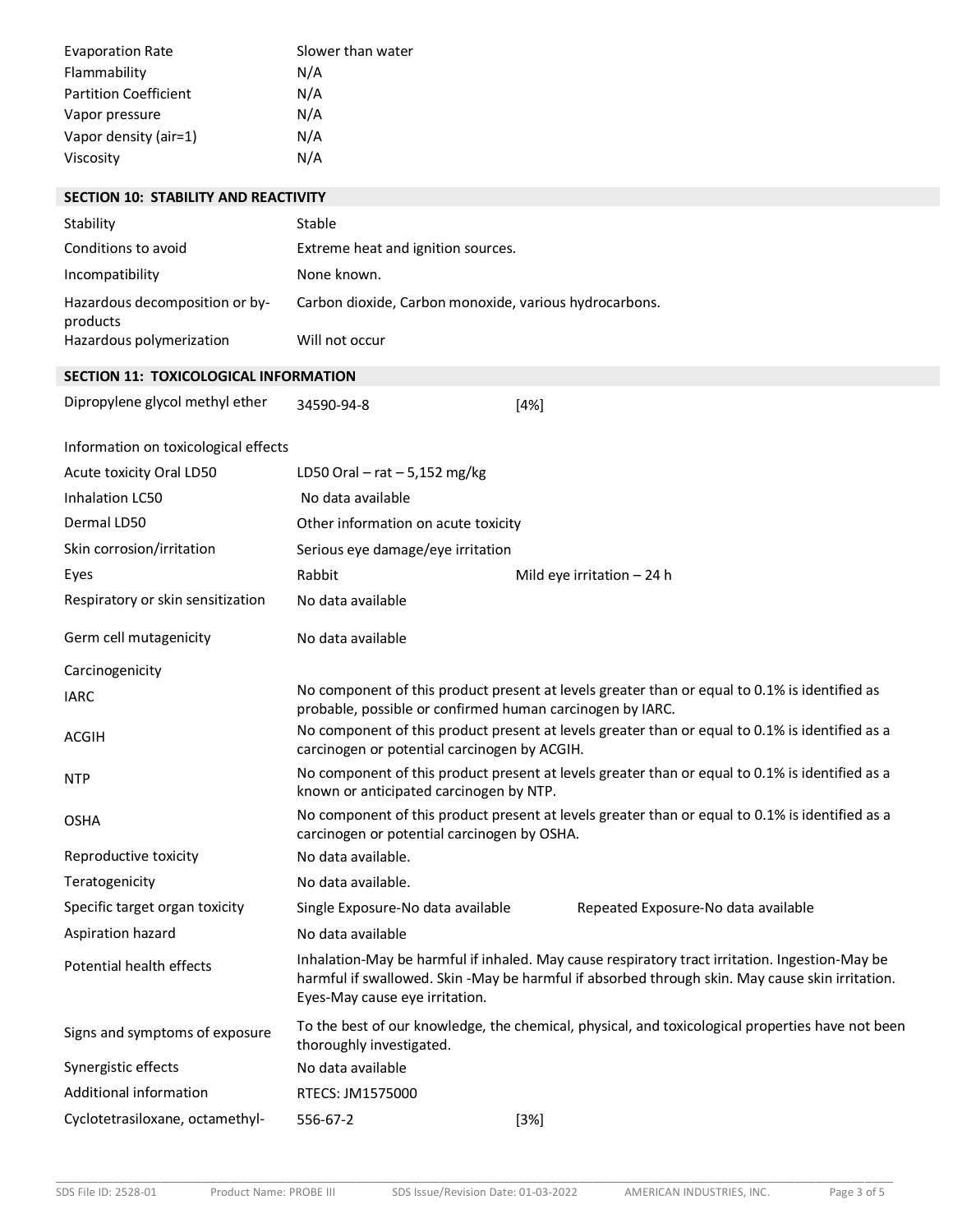# Information on toxicological effects

| Acute toxicity                    | LD50 Oral – rat – >2,000 mg/kg<br>LC50 Inhalation - rat - 4 h - 36,000 mg/m3 Remarks: Behavioral: Excitement. Lungs, Thorax, or<br>Respiration: Dyspnea. Skin and Appendages: Other: Hair.<br>LD50 Dermal - rabbit - > 4,640 mg/kg<br>no data available |  |  |  |
|-----------------------------------|---------------------------------------------------------------------------------------------------------------------------------------------------------------------------------------------------------------------------------------------------------|--|--|--|
| Skin corrosion/irritation         | Skin - rabbit Result: No skin irritation - 24 h (OECD Test Guideline 404)                                                                                                                                                                               |  |  |  |
| Serious Eye damage/irritation     | Rabbit<br>No eye irritation - 24 h (OECD Test Guideline 405)                                                                                                                                                                                            |  |  |  |
| Respiratory or skin sensitization | Maximisation Test -guinea pig                                                                                                                                                                                                                           |  |  |  |
| Result                            | Does not cause skin sensitization. (OECD Test Guideline 406)                                                                                                                                                                                            |  |  |  |
| Germ cell mutagenicity            | S. typhimurim Result: negative                                                                                                                                                                                                                          |  |  |  |
| Mutagenicity (micronucleus test)  | Rat - male and female                                                                                                                                                                                                                                   |  |  |  |
| Carcinogenicity                   |                                                                                                                                                                                                                                                         |  |  |  |
| <b>IARC</b>                       | No component of this product present at levels greater than or equal to 0.1% is identified as<br>probable, possible or confirmed human carcinogen by IARC.                                                                                              |  |  |  |
| <b>ACGIH</b>                      | No component of this product present at levels greater than or equal to 0.1% is identified as a<br>carcinogen or potential carcinogen by ACGIH.                                                                                                         |  |  |  |
| <b>NTP</b>                        | No component of this product present at levels greater than or equal to 0.1% is identified as a<br>known or anticipated carcinogen by NTP.                                                                                                              |  |  |  |
| <b>OSHA</b>                       | No component of this product present at levels greater than or equal to 0.1% is identified as a<br>carcinogen or potential carcinogen by OSHA.                                                                                                          |  |  |  |
| Reproductive toxicity             | Suspected human reproductive toxicant.                                                                                                                                                                                                                  |  |  |  |
| Reproductive toxicity             | Rat-Inhalation<br>Effects on Newborn: Live birth index (# fetuses per litter; measured after birth).<br>Overexposure may cause reproductive disorder(s) based on tests with laboratory animals.<br>no data available                                    |  |  |  |
| Specific target organ toxicity    | Single Exposure-No data available<br>Repeated Exposure-No data available                                                                                                                                                                                |  |  |  |
| Aspiration hazard                 | No data available                                                                                                                                                                                                                                       |  |  |  |
| Additional information            | Repeated dose toxicity - rabbit - male and female - Dermal<br>RTECS: GZ4397000                                                                                                                                                                          |  |  |  |

To the best of our knowledge, the chemical, physical, and toxicological properties have not been thoroughly investigated.

| <b>SECTION 12: ECOLOGICAL INFORMATION</b>                           |                                         |                   |  |  |  |
|---------------------------------------------------------------------|-----------------------------------------|-------------------|--|--|--|
| Dipropylene glycol methyl ether                                     | 34590-94-8                              | $[4\%]$           |  |  |  |
| Information on ecological effects                                   |                                         |                   |  |  |  |
| Toxicity to fish LC50                                               | Pimephales promelas (fathead<br>minnow) | >10,000 mg/l-96 h |  |  |  |
| Toxicity to daphnia EC50<br>and other aquatic invertebrates         | Daphnia magna (Water flea)              | 1,919 mg/l-48 h   |  |  |  |
| Persistence and degradability                                       | Biodegradability                        |                   |  |  |  |
| Bio-accumulative potential                                          | No data available                       |                   |  |  |  |
| Mobility in soil                                                    | No data available                       |                   |  |  |  |
| Results of PBT and vPvB<br>assessment                               | No data available                       |                   |  |  |  |
| Other adverse effects                                               | No data available                       |                   |  |  |  |
| Cyclotetrasiloxane, octamethyl<br>Information on ecological effects | 556-67-2                                | $[3\%]$           |  |  |  |